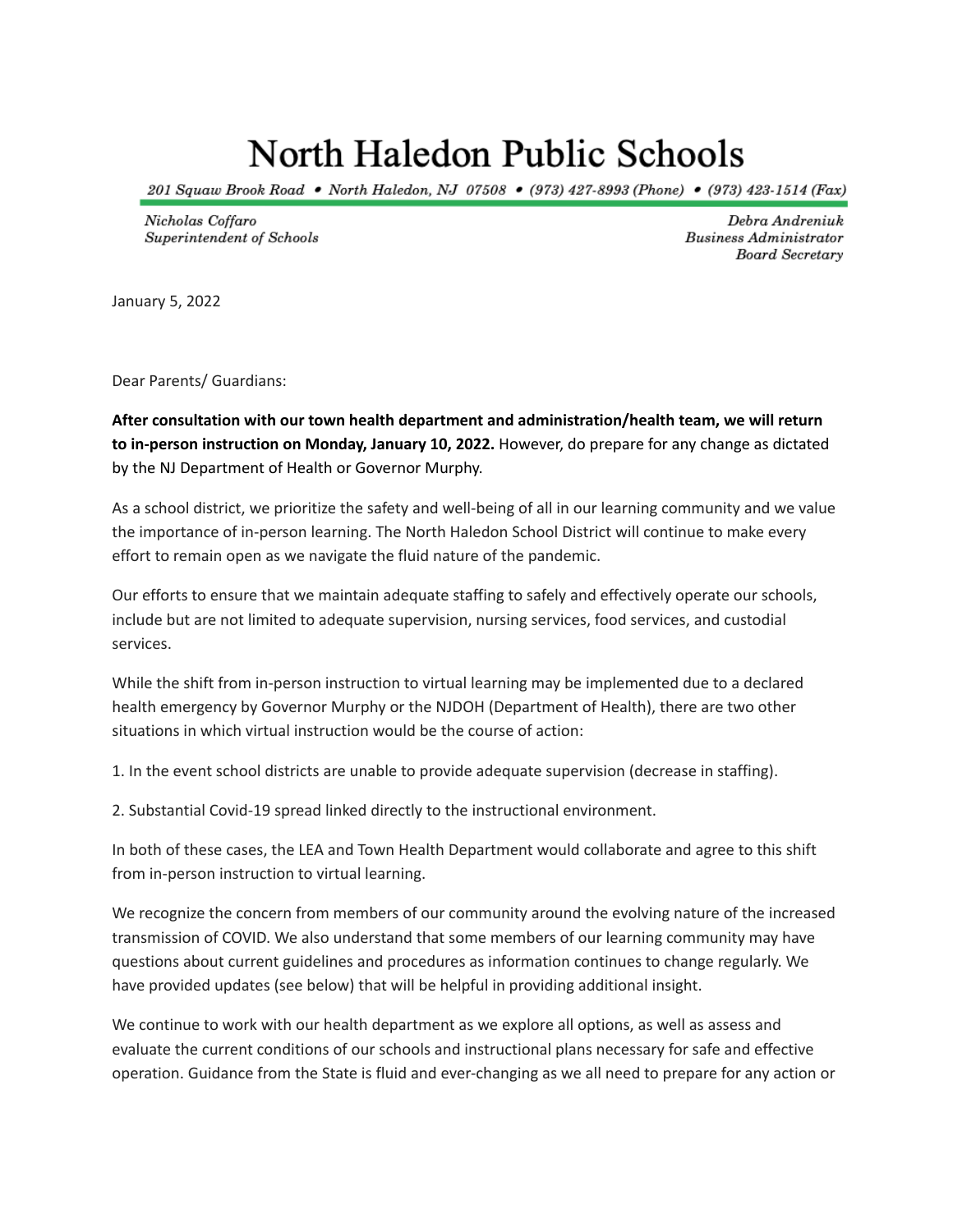mandate provided to us by state officials. We will continue to provide relevant updates to the community as new information becomes available.

Thank you for your support and cooperation as we continue to work collectively to meet the needs of our students and staff while providing the safest environment for our school community.

Thank you,

Nicholas S. Coffaro

Superintendent of Schools

## **UPDATES**

## I. Sneeze Guards/Dividers:

Optional only. There will be designated areas in the cafeteria/APR during lunch.

### II. Quarantine time frame:

While additional information from the CDC will be forthcoming along with any changes from the NJDOH, please be advised that the CDC has not applied the recently revised isolation and quarantine time frames to K-12 schools. Therefore, until CDC/NJDOH updates school specific guidance, it is recommended that K-12 schools continue to follow conventional isolation and quarantine time frames:

- 10-day isolation/exclusion (no test) with return to school on day-11 (confirmed cases is 10 days from first symptom with return to school on the 11<sup>th</sup> day provided there is a majority of symptom resolution).
- 5-7-days with test with a return to school if negative result.

# *All vaccinated students will not enter quarantine protocol unless exhibiting signs/symptoms or have tested positive for Covid.*

## III. Virtual/Remote Learning:

The State guidelines provide for in-person learning unless there is a declared health emergency by Governor Murphy or the NJDOH. At this time, the State is not allowing a virtual option, which has been previously defined as a hybrid instructional experience where a classroom teacher shares time between the at-home students and the in-person students, as a choice during this school year. Remote instruction can only be used for students who have tested positive for COVID or for those who have been placed on quarantine due to being identified as close contact by the school and/or by the direction of a qualified physician.